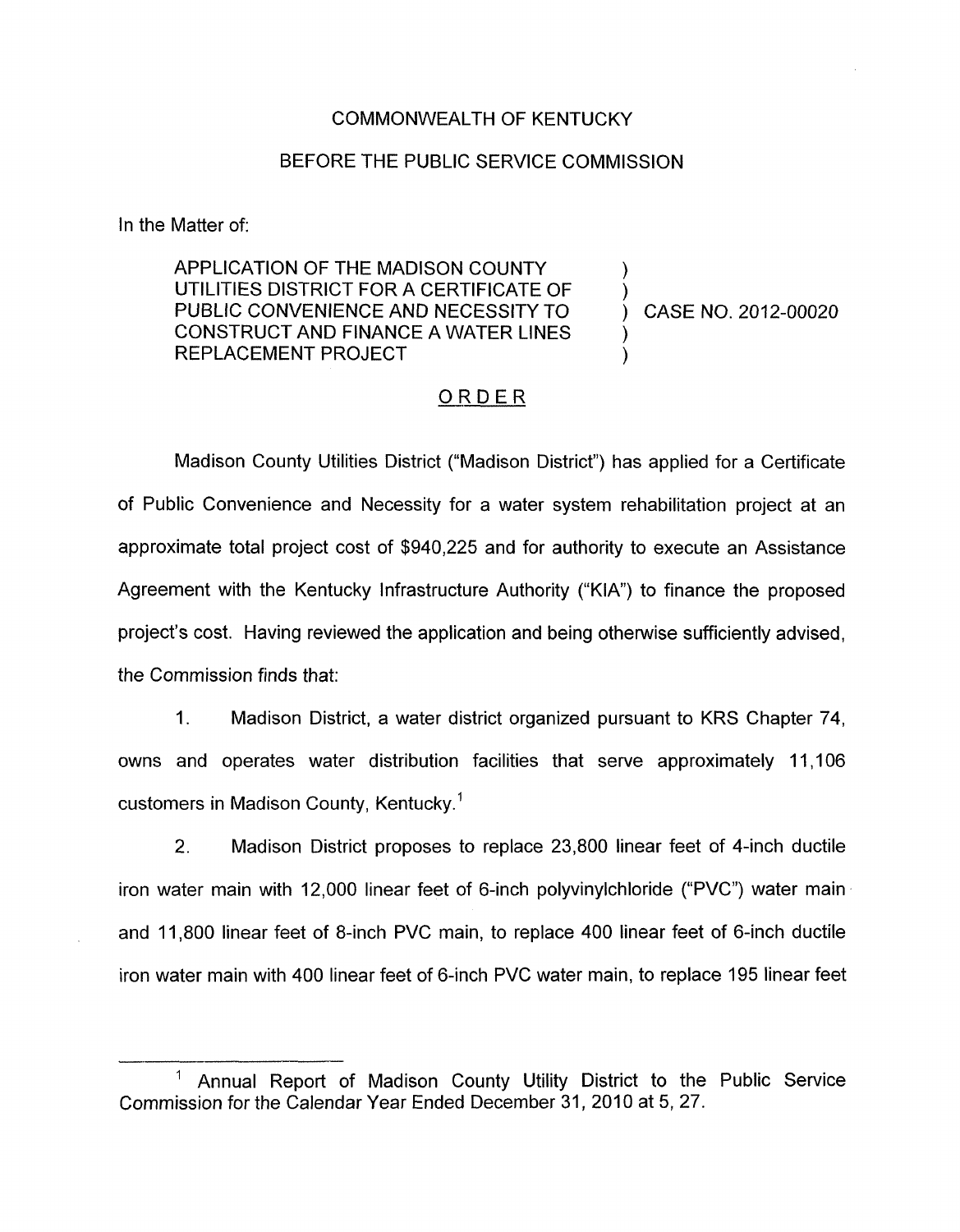of 4-inch ductile iron water main with 12-inch PVC water main, and to construct several related appurtenances.

**3.** The proposed project is necessary to replace deteriorating ductile iron water mains that are located in highly acidic soil. Replacement of these mains is expected to reduce Madison District's water loss and improve water flows to the Bybee and Wac0 areas of Madison County.

4. The estimated total cost of the proposed project, including construction cost, contingencies, engineering and inspection fees, is \$940,225.

5. CMW, Inc., of Lexington, Kentucky, prepared the plans and specifications for the proposed project.

6. The Division of Water of the Kentucky Energy and Environment Cabinet has approved the plans and specifications for the proposed project.

*7.* The proposed project will not compete or conflict with the facilities of other jurisdictional utilities operating in the same area.

**8.** The proposed project will not result in the wasteful duplication of utility facilities or excessive investment.

9. Madison District proposes to enter into an Assistance Agreement with KIA to borrow \$940,255 and to repay this amount over a 20-year term at an interest rate of 2.0 percent per annum.

IO. The proposed Assistance Agreement with KIA is for lawful objects within Madison District's corporate purpose, is necessary, appropriate for and consistent with the proper performance of Madison District's service to the public, will not impair

-2- Case No. 2012-00020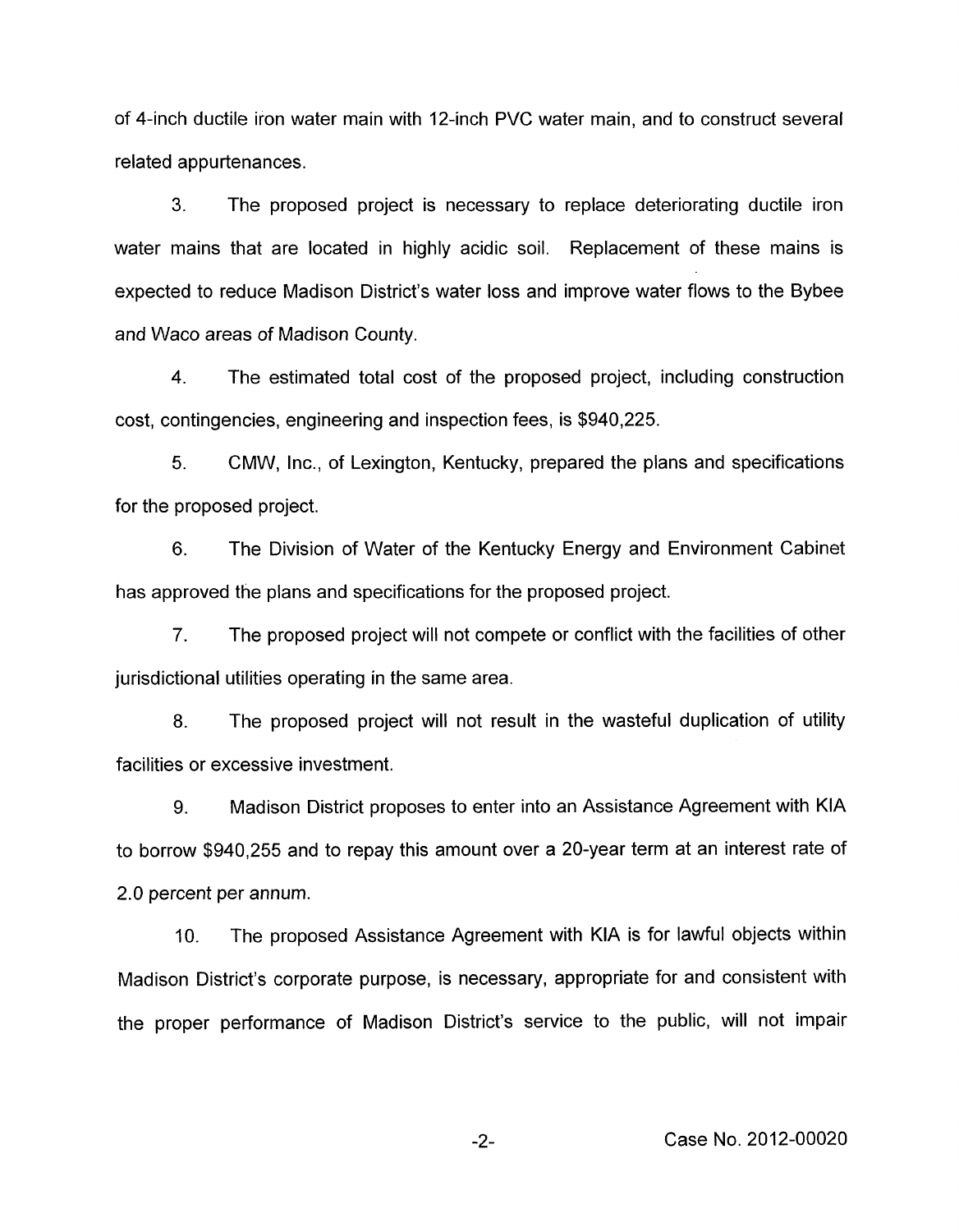Madison District's ability to perform that service, and is reasonably necessary and appropriate for such purpose.

11. Madison District has requested a deviation from 807 KAR 5:001, Section 11 (2)(a), which requires the filing of a financial exhibit covering "operations for a twelve (12) month period . . . ending not more than ninety (90) days prior to the date the application is filed." It has provided its financial statements for calendar year 2010 and represents that there has been no change that is material in nature in its financial condition or operation since the publication of these statements.

12. Madison District has demonstrated good cause to permit its deviation from 807 KAR 5:001, Section 11(2)(a).

IT IS THEREFORE ORDERED that:

1. Madison District's request for deviation from 807 KAR 5:001, Section  $11(2)(a)$ , is granted.

2. Madison District's application is considered filed as of February 8, 2012.

3. Madison District is granted a Certificate of Public Convenience and Necessity to proceed with the proposed water system rehabilitation project as set forth in the plans and specifications filed with the Commission in this case.

**4.** Madison District shall notify the Commission prior to performing any additional construction not expressly authorized by this Order.

5. Any deviation from the construction approved shall be undertaken only with the approval of the Commission.

Madison District shall furnish documentation of the total costs of this project including the cost of construction and all other capitalized costs (engineering, **6.**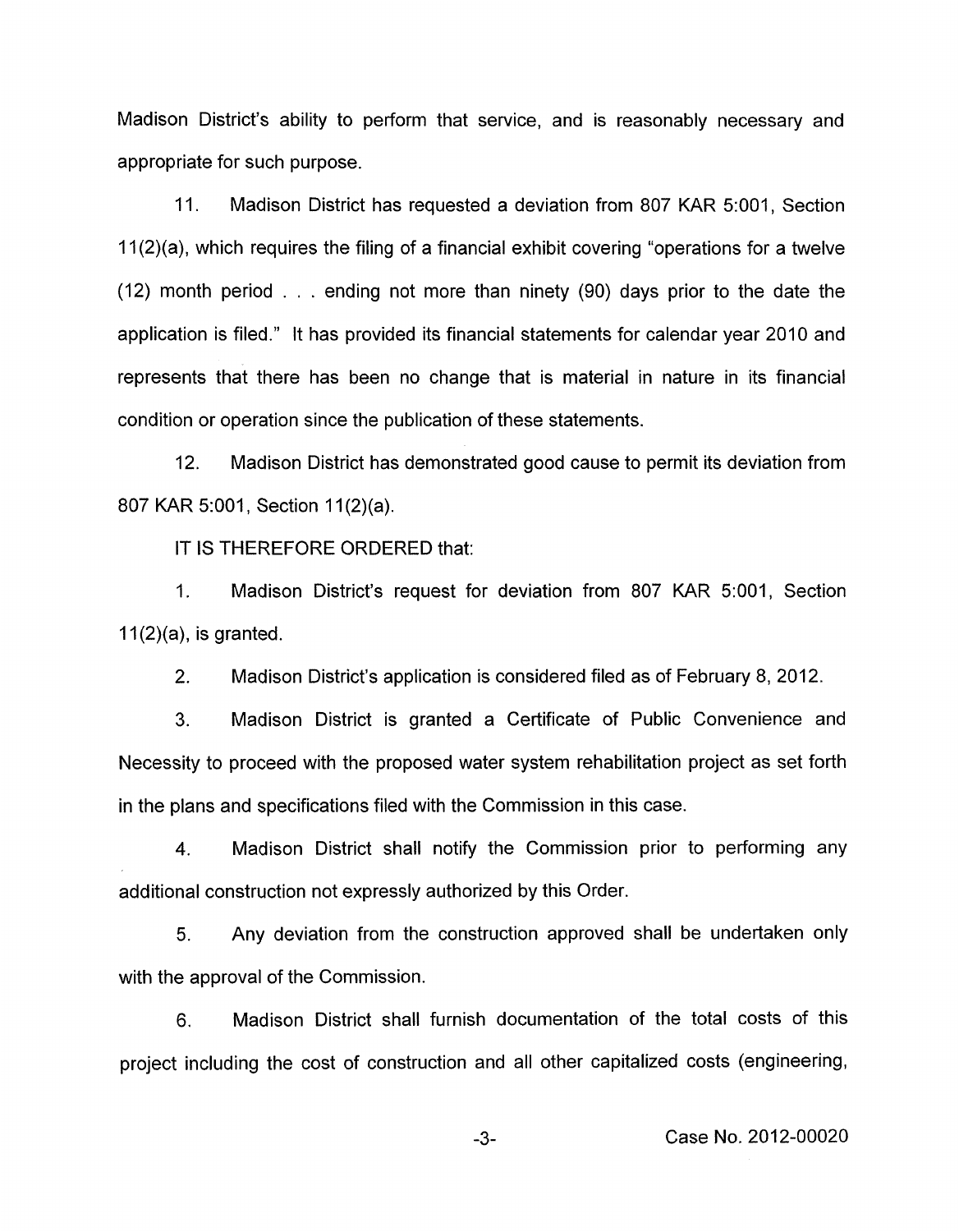legal, administrative, etc.) within 60 days of the date that construction is substantially completed. Construction costs shall be classified into appropriate plant accounts in accordance with the Uniform System of Accounts for water utilities prescribed by the Commission.

7. Madison District shall file with the Commission a copy of the "as-built" drawings and a certified statement that the construction has been satisfactorily completed in accordance with the contract plans and specifications within 60 days of substantial completion of the construction certificated herein.

**8.** Madison District shall require the construction to be inspected under the general supervision of a licensed professional engineer with a Kentucky registration in civil, electrical, or mechanical engineering, to ensure that the construction work is done in accordance with the contract drawings and specifications and in conformance with the best practices of the construction trades involved in the project.

9. Madison District is authorized to enter the proposed Assistance Agreement with KIA and, under the terms of that Agreement, to borrow from KIA an amount not to exceed \$940,225, which shall be repaid over a 20-year period at an interest rate of 2.0 percent per annum.

10. Within 30 days of executing its proposed Assistance Agreement with KIA, Madison District shall advise the Commission in writing of execution of that agreement and of any terms in that loan agreement that differ from those described in Madison District's application.

11. Madison District shall use the proceeds from the proposed Assistance Agreement with KIA only for the lawful purposes set forth in its application.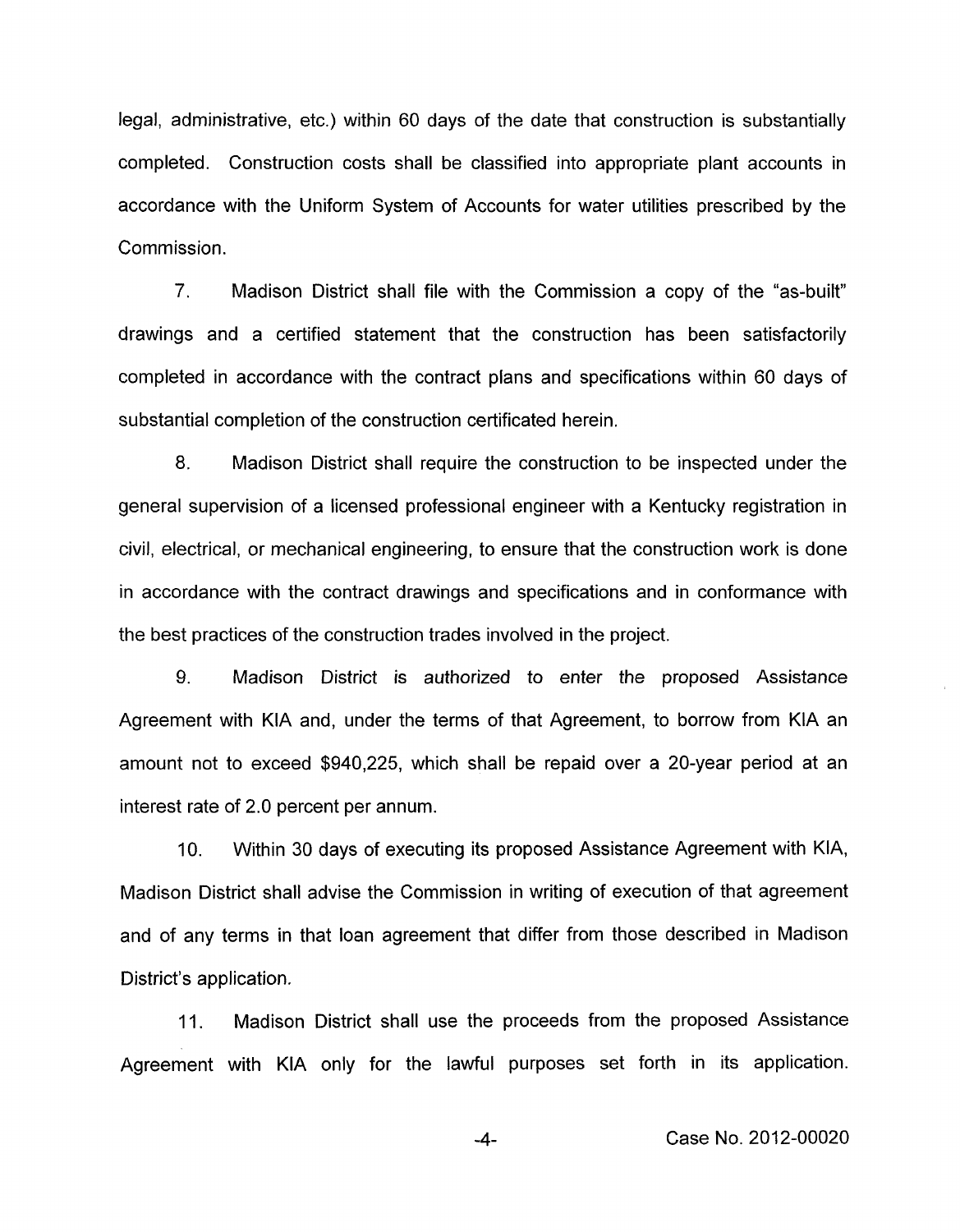12. Any documents filed pursuant to ordering paragraphs **4,** *6,* 7, and IO shall reference this case number and shall be retained in the utility's general correspondence file.

Nothing contained herein shall be deemed a warranty or guarantee of the Commonwealth of Kentucky, or any agency thereof, of the evidences of indebtedness authorized herein.

By the Commission



*n*  **ATTEST** Executiv

Case No. 2012-00020